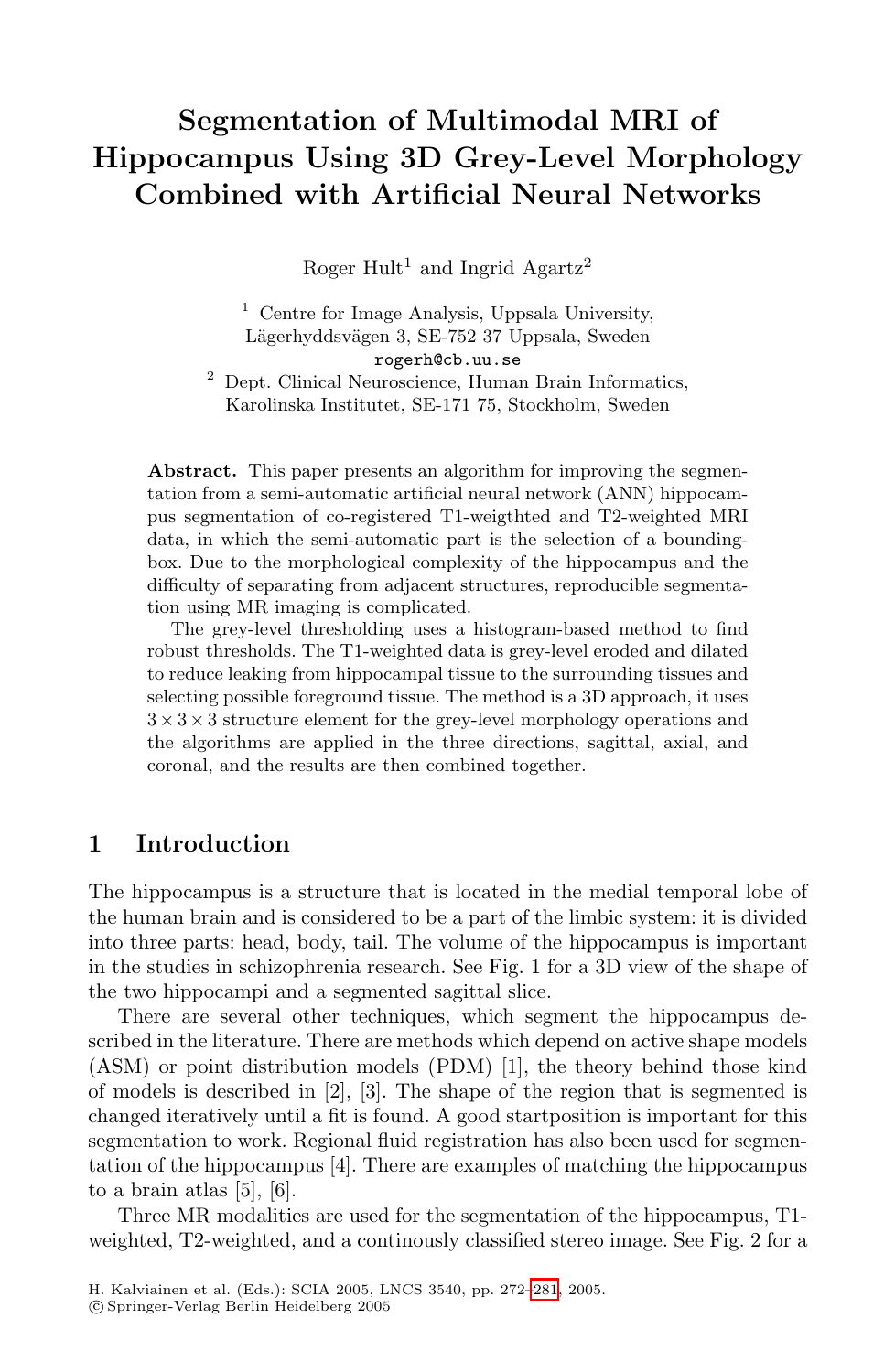

Fig. 1. Segmented hippocampi viewed as contours. a) Contours in 3D. b) Contours in the axial plane



Fig. 2. Slices of the different modalities in the bounding box.: a) A T1-weighted axial slice. b) A T1-weighted coronal slice. c) A T1-weighted sagittal slice. d) A T2-weighted axial slice. e) A T2-weighted coronal slice. f) A T2-weighted sagittalslice

view of slices in the two different modalities used in the segmentation algorithm in this paper. Only what is within in the bounding box is showed. The classified image is used by the ANN method in BRAINS2, the two other modalities are used by grey-level morphology segmentation. Hippocampus is, for several reasons, a difficult region to delineate automatically. Since it is a bent structure, the cross-sections of the hippocampus change considerably in all three planes, and some parts of the hippocampus are very difficult to separate from surrounding brain structures on MR images. The hippocampus is easy to segment on the most lateral slice in the sagittal plane. On more medial parts of the hippocampus, the head and tail are seen as two independent structures. On proceeding further from the medial parts, the hippocampus becomes progressively harder to delineate.

Before the segmentation algorithm described herein can be applied, the hippocampus must be pre-segmented using an ANN approach in the program BRAINS2 [7] from the Mental Health Clinical Research Center, The University of Iowa College of Medicine and Hospitals and Clinics, Iowa City USA. This segmentation involves registration [8] of the T1-weighted and T2-weighted images and aligning them in the Talairach atlas space with the brain realigned in the AC-PC line. The AC-PC-plane is a line from one structure in the brain, the anterior commissure, to another part of the brain, the posterior commissure. The brain is then resized to fit an orthogonal frame based around the origin. The resizing is done using a 6-point linear transformation, and these methods therefore have a limited capability of correcting for any variations other than size. Anatomical localisation of an area of interest is then achieved by referring its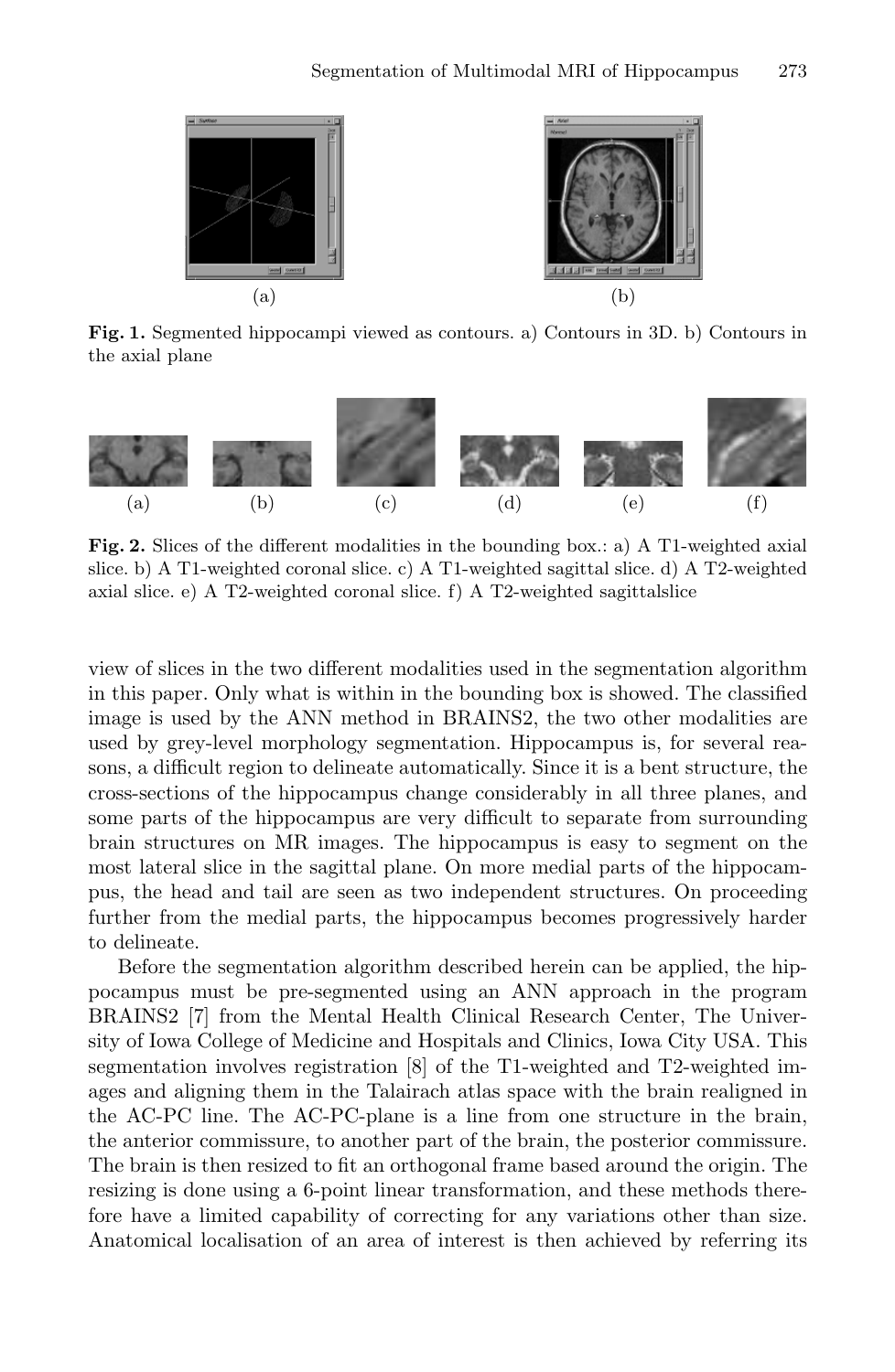stereotactic co-ordinates in an atlas textbook, e.g. the Talairach and Tournoux atlas [9].

When the T1-weighted image has been set in the Talairach atlas space, and the T2-weighted images has been registered to the realigned T1-weighted image, the images are classified using a multimodal discriminant classifier. This classification recudes the variability in signal intensity across individual images sets [10]. After realignment the data is reduced to 8-bit data, wich allowes for only 256 grey-levels. After this classification there are specific intervals for the different kinds of tissue in the brain. These values are: cerebral spinal fluid (CSF) 10–70, grey matter (GM) 71–190, and white matter (WM) 191–250. Each voxel in the stereo image is assigned an intensity value based on the weights assigned by the discriminant function, reflecting the relative combinations of CSF, GM, and WM in a given voxel, producing a continuous classified image. There is also a discrete classified image: mostly white matter voxels are assigned the intensity 250, mostly grey matter voxels are assigned the intensity 130, and CSF voxels are assigned an intensity of 10.

For the segmentation of the hippocampus artificial neural nets  $[11]$ ,  $[12]$ (ANN) are being used. The ANN uses a fully connected feed-forward neural net with three layers. The output node was used as a "fuzzy value" to indicate if a voxel was in the ROI or not. The search space for the ANN in the normalised space was determined by creating a mask representing all manual traces in the training set. The input vector for the ANN consists of the intensity from the current voxel and also from neighbouring voxels. A bounding box is used to limit the search and contains both the left and right hippocampus. If the box is much larger than the hippocampus the ANN will fail in the segmentation process, which may result in an extra region close to the hippocampus. When the bounding box has been selected, the neural net generates a mask.

See Fig. 3 for sagittal slices of T1-weighted and T2-weighted data and the resulting slice from the classified volume used by the ANN method to generate a mask of the hippocampus. The classified volume is used by the ANN method to generate a mask of the hippocampus. The mask generated is smaller than the hippocampus, sometimes only 60% of the volume found when compared to a manual segmentation.

The ANN was trained from hippocampi manually traced in the sagittal plane. There are separate windows for coronal, axial, sagittal, and 3D ROI views. For a detailed explanation on how this should be done, see elsewhere [13]. An experienced tracer can delineate the hippocampus in about 60-90 min. The combined



Fig. 3. Sagittal slices of the different modalities in the bounding box.: a) A T1 weigthted slice. b) A T2-weighted slice. c) A classified stereo slice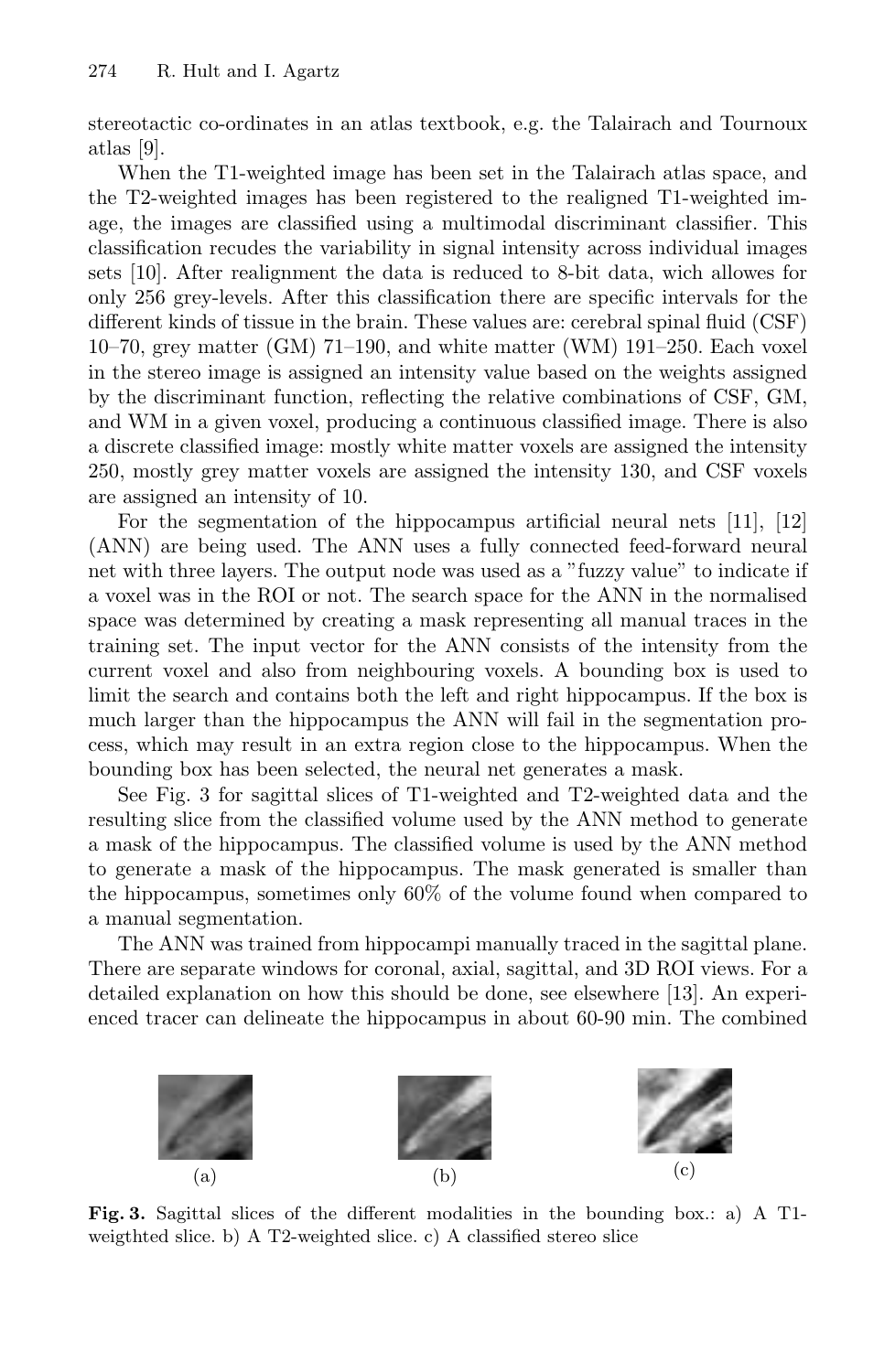ANN and grey-level morphology approach only takes a few minutes to run on an ordinary workstation. The manual correction needed is then reduced to small corrections on a few slices only.

## 2 Methods

#### 2.1 Overview

The method is based on pre-segmented data and grey-level morphology combined with anatomical knowledge and binary morphology. In addition to the original MRI-data, T1-weighted and T2-weighted, called OrgImageT1 and OrgImageT2, four volumes are calculated using grey-level morphology [14], [15], [16]. The original MRI-data is grey-level-eroded using a  $3 \times 3 \times 3$  structure element; the new volumes are called T1MinImage and T2MinImage. The original MRIdata is also grey-level-dilated using a  $3 \times 3 \times 3$  structure element; those volumes are called T1MaxImage and T2MaxImage. See Fig. 4 for examples how these volumes may look. From the T1MinImage the foreground is thresholded using kernel density estimates (continuous histogram (KDE)) [17], [18], [19]. From this continuous histogram the second derivate is calculated and the lowest greatest maxima is selected. Initially the lateral outermost and innermost parts of the hippocampus in the sagittal plane are found. Further on, more of the head and tail of the hippocampus are found. Then the whole hippocampus is segmented in sagittal, coronal, and axial directions using information from the T1-weighted and the T2-weighted volume combined with grey-level eroded and dilated versions of the two modalities. The grey-levels are reduced to five grey-levels using a KDE approach for each slice of the images. Then the greylevel reduced versions of two modalities are thresholded between the highest and lowest grey-level found in the pre-segmented input mask. The result from the thresholding is then ANDed together, and also combined with the possible foreground.

A sequence of binary morphology operations is then performed combined with labelling and flagging using the pre-segmented volume. See Fig. 5 for an example for the result of the segmentation algorithm. The results of the segmentation are then ANDed together. The result is then labelled and flagged using the presegmented volume in all three directions. See Fig. 6.



Fig. 4. Sagittal slices of the different modalities and in the bounding box.: a) A T1 weighted slice. b) A T1-weighted grey-level dilated slice. c) A T1-weighted grey-level eroded slice. d) A T2-weighted slice. e) A T2-weighted grey-level dilated slice. f) A T2-weighted grey-level eroded slice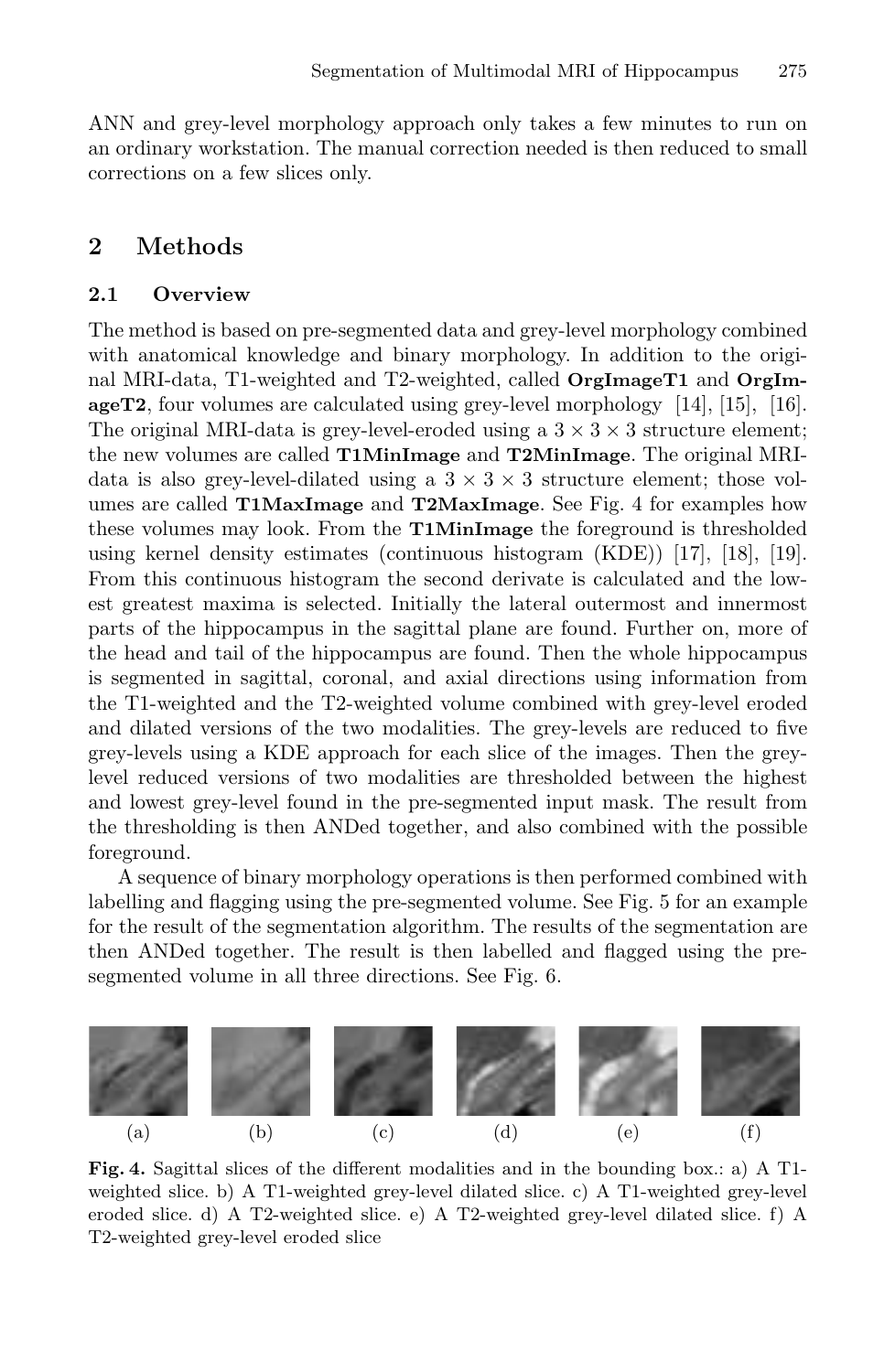

Fig. 5. Result of slices of the different modalities in the bounding box: a) A segmented axial slice. b) A segmented grey-level dilated axial slice. c) A grey-level eroded axial slice. d) A segmented coronal slice. e) A segmented grey-level dilated coronal slice. f) A grey-level eroded coronal slice. g) A segmented sagittal slice. h) A segmented grey-level dilated sagittal slice. i) A grey-level eroded sagittal slice



Fig. 6. Result of segmentation with ANN and grey-level morphology, generated by ANDing the result from Fig.  $5a-i$ : a) A axial slice. b) A coronal slice. c) A sagital slice



Fig. 7. Description of arrows used in the flow-charts

### 2.2 Segmentation Algorithms

The important steps of the algorithm are described using flow-charts. All binary dilations and erosions use a  $3 \times 3$  structure element. All grev-level dilations and erosions use a  $3 \times 3 \times 3$  structure element. Unless otherwise stated, operations on consecutive lines are performed in sequence using previous result. See Fig. 7 for a description of the arrows used in the flow-charts.

# Foreground detection algorithm

The Foreground is found from T1MinImage using a KDE approach.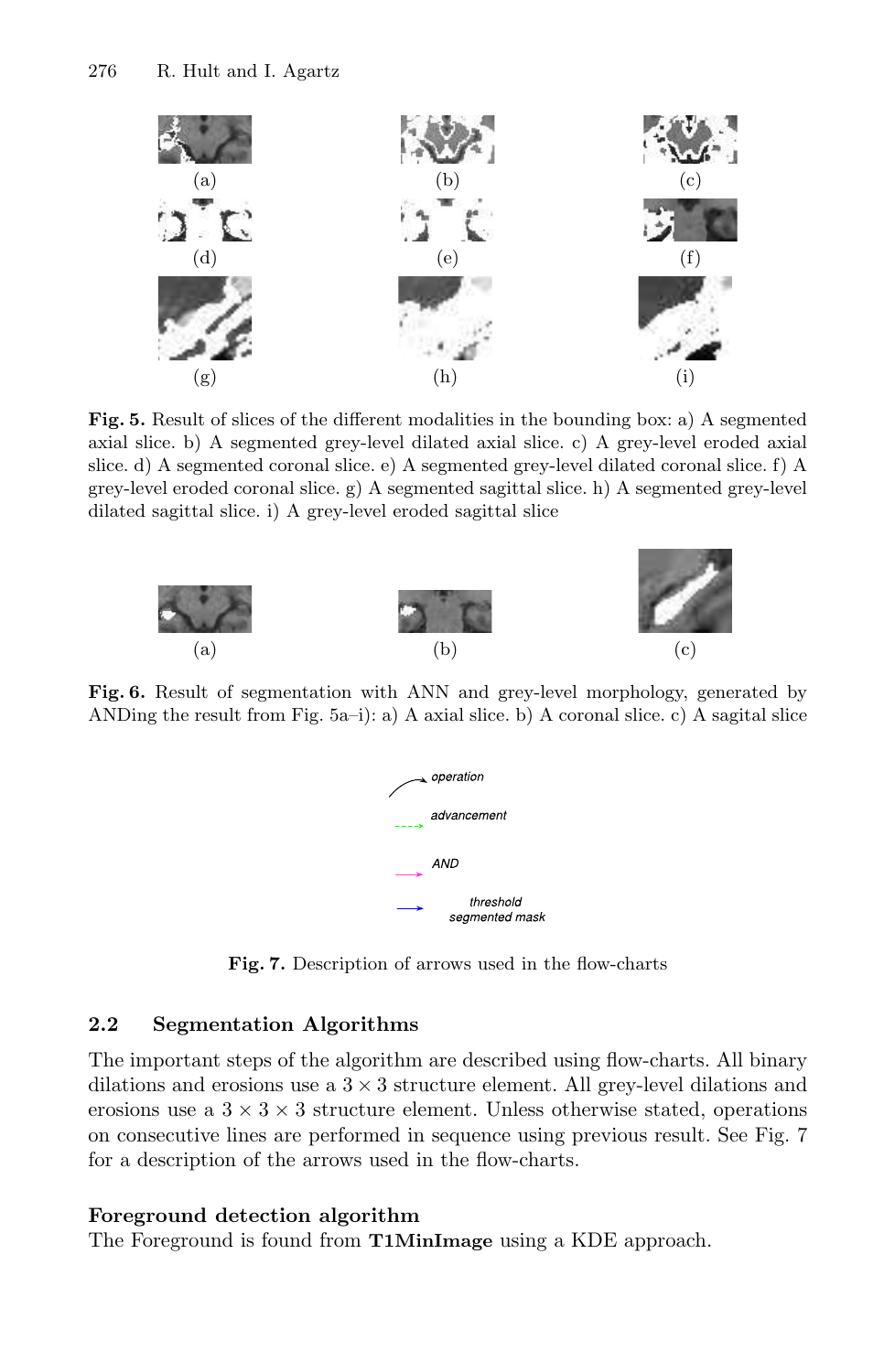input:

A grey-level eroded T1-weighted volume, T1MinImage.

output:

A mask with possible brain matter, Matter.

using the histograms

generate KDE from T1MinImage find 2 largest local max in 2nd derivative sort select threshold above 1st max  $\rightarrow$  Matter end;

## Lateral part of the hippocampus in sagittal slices

The algorithm is applied from the last sagittal slice on the ANN segmented volume containing hippocampus and continues laterally until there is no more hippocampus. See Fig 8 and Fig. 9 for flow-charts of the algorithm.

input:

T1-weighted MR data of the brain, T1OrgImage.

T2-weighted MR data of the brain, T2OrgImage.

Mask with segmented hippocampus, AnnSegmMask.

Mask with possible brain matter, Matter.

output:

Mask with more lateral hippocampus, PreSegmMask.

### Hippocampus head and tail segmentation algorithm

This algorithm is applied on the original data, grey-level eroded data, and greylevel dilated data; the results from those are then ANDed together. It starts at



Fig. 8. Lateral part of the hippocampus in sagittal slices, start slice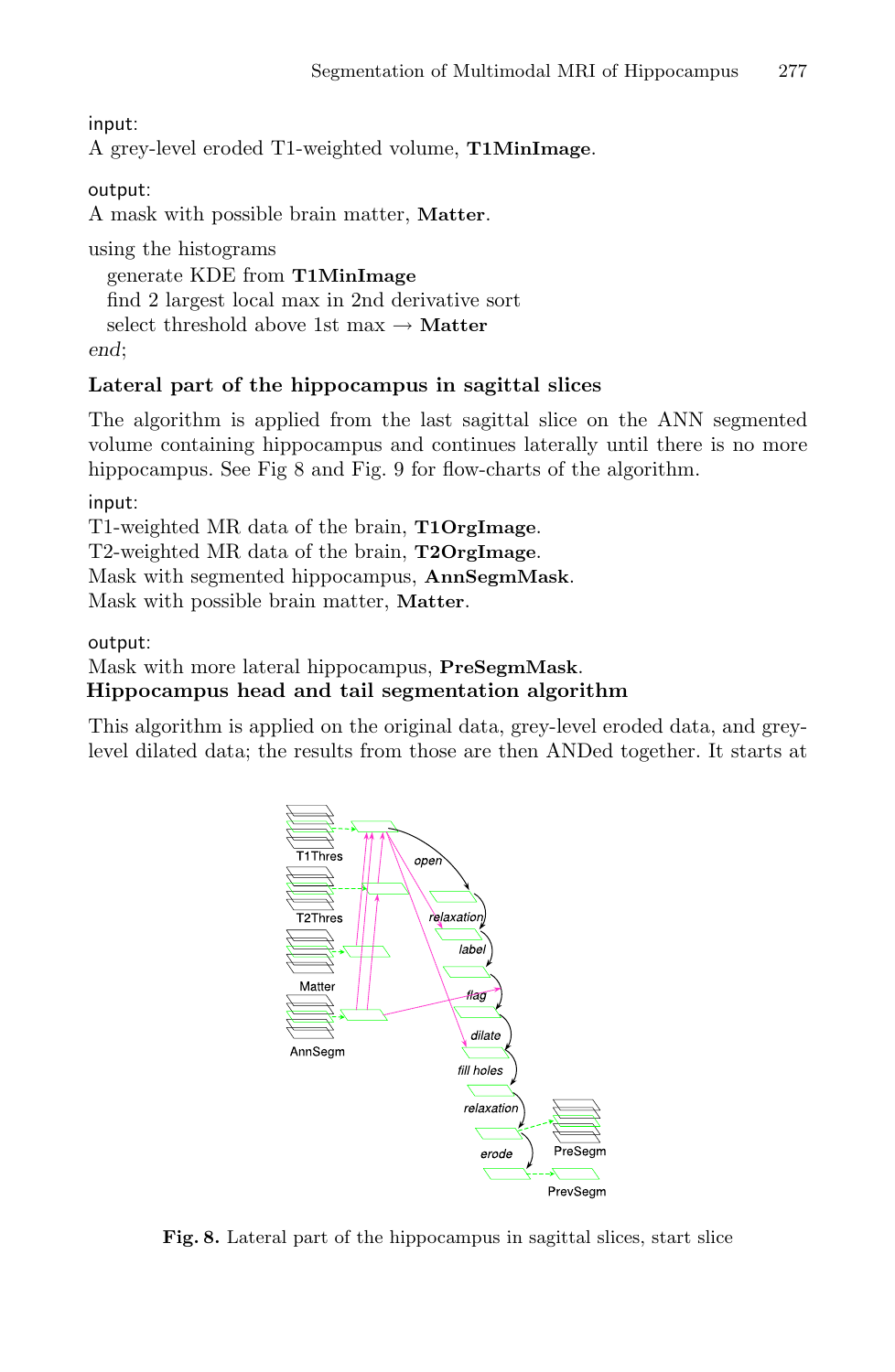

Fig. 9. Lateral part of the hippocampus in sagittal slices, traversing volume



Fig. 10. Hippocampus head and tail segmentation algorithm, start slice

the last slice containing hippocampal tissue, unless that is the first or last slice within the bounding box. It is also applied in coronal and axial directions in the head and tail, and the results from the two directions and two positions are ORed together. See Fig 10 and Fig. 11 for flow-charts of the algorithm.

#### input:

T1-weighted MR data of the brain, T1Image. T2-weighted MR data of the brain, T2Image. Mask with pre-segmented hippocampus, PreSegmMask. A mask with possible brain matter, Matter.

output:

Mask with first segmented hippocampus, FirstSegmMask. Hippocampus segmentation algorithm

This algorithm is applied on the original data, grey-level eroded data, and grey-level dilated data, and the results from those are ANDed together. It is also applied in sagittal, coronal, and axial directions, and the results from the three directions are ANDed together. See Fig 12 for a flow-chart of the algorithm.

input:

T1-weighted MR data of the brain, T1Image.

T2-weighted MR data of the brain, T2Image.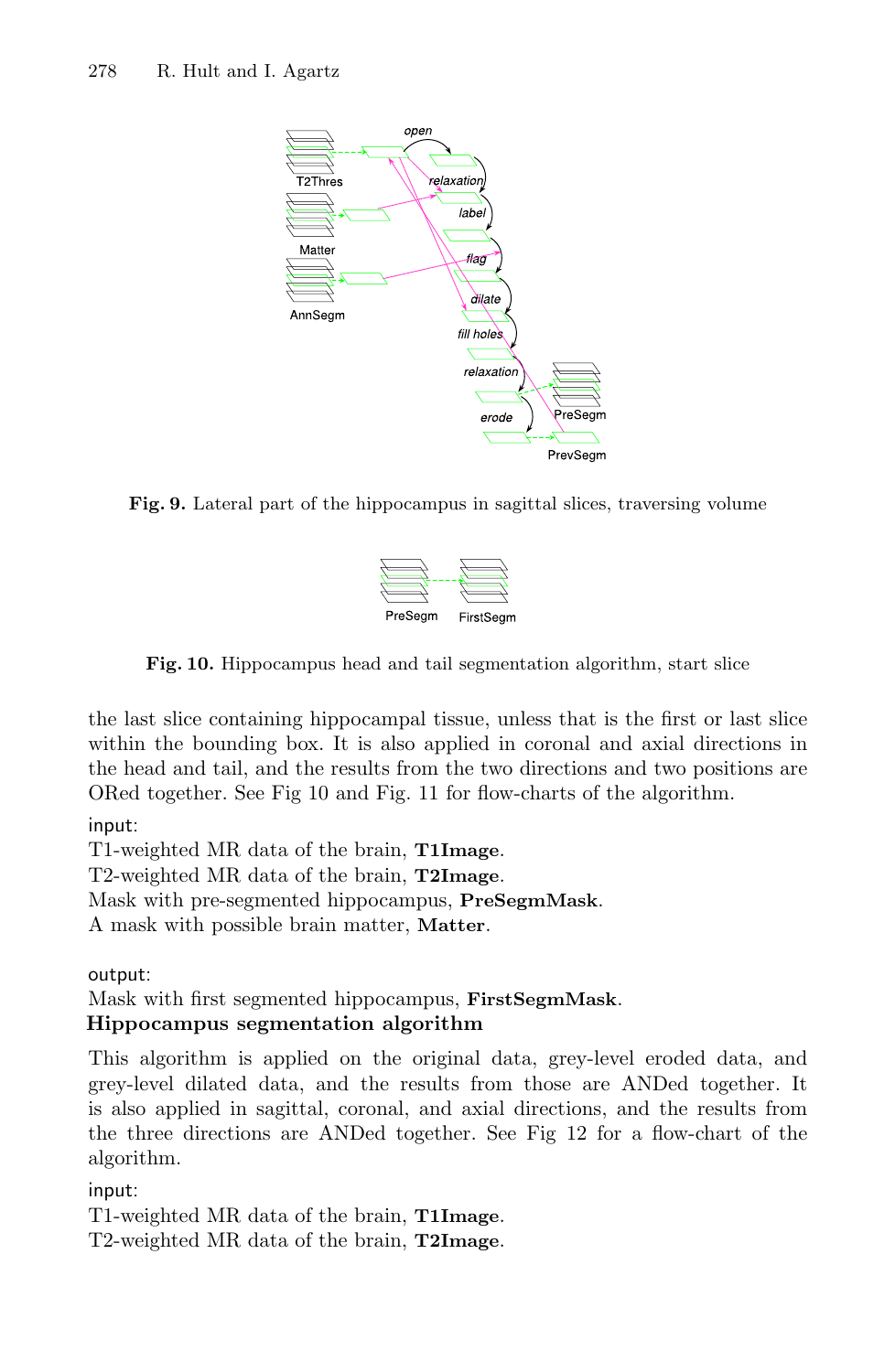

Fig. 11. Hippocampus head and tail segmentation algorithm, traversing volume



Fig. 12. Hippocampus segmentation algorithm

Mask with pre-segmented hippocampus, FirstPreSegmMask. A mask with possible brain matter, Matter.

#### output:

Mask with more segmented hippocampus, SegmMask.

# 3 Results

After testing the method on thirty data sets, the method seems promising: compared to the original ANN method, its segmentation of the hippocampus is much closer to the segmentation obtained by an experienced scientist. Most often the ANN segmentation only finds about 60% of the volume compared to the result from the human tracer, whereas the combined method finds at least 90% and up to 95% of the volume found by the human tracer. The new method does not remove the human intervention completely, but minimises the manual corrections to a few slices compared to almost half the slices.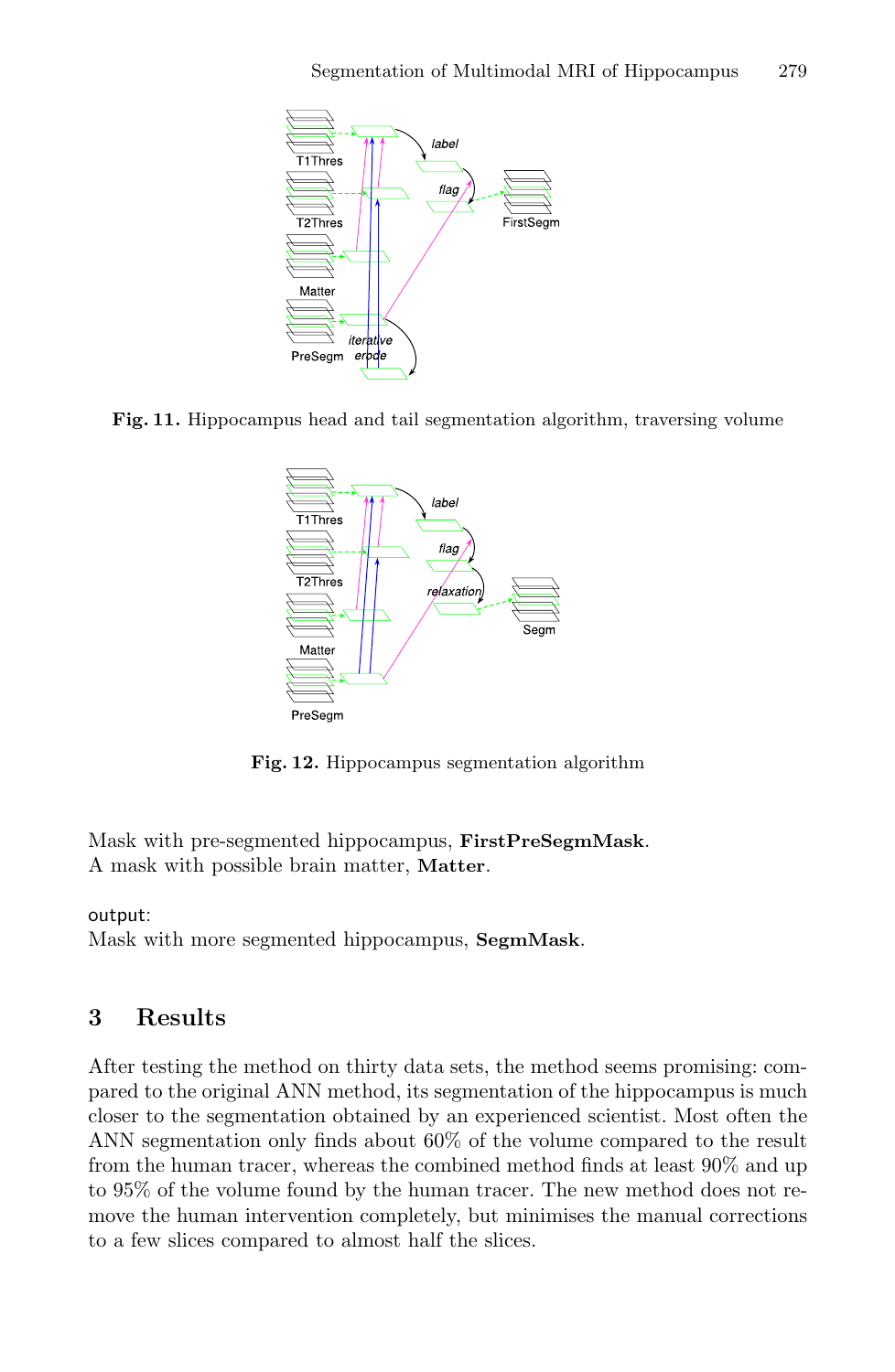

Fig. 13. Result of segmentation on an axial slice: a) Hand-traced slice. b) Slices segmented with ANN. c) Slice segmented with ANN and grey-level morphology

Since the manual drawing is only done in sagittal slices there is a risk that the consecutive slices may drift.In Fig. 13 it can be seen that the manually traced hippocampus is more jagged than the combined method. The ANN method obviously misses large areas and the combined method can expand those areas to a better segmentation of the hippocampus.

To reduce manual drawing, a 3D-approach using grey-level morphology was implemented. In this paper, earlier research on grey-level based segmentation by the first author is used [20], [21], combining an imperfect segmentation tool using ANNs with an algorithm needing some information in each slice to be segmented, in order to create a new and better algorithm.

# 4 Future Work

The development of the hippocampus segmentation will continue in order to reduce human interaction even more. There will also be further development of segmentation algorithms for other structures, using grey-level morphology and including artificial neural nets (ANN) from BRAINS2.

# References

- 1. Kelemen, A., Szekely, G., Gerig, G.: Elastic Model-Based Segmentation of 3-D Neuroradiological Data Sets. IEEE Transactions on Medical Imaging 18 (1999) 828–839
- 2. Cootes, T.F., Taylor, C.J., Cooper, D.H., Graham, J.: Active Shape Models Their Training and Application. Computer Vision and Image Understanding 61 (1995) 38–59
- 3. Cootes, T.F., Taylor, C.J.: Active Shape Models. Draft from a forthcomming report on ASM (1998)
- 4. Crum, W.R., Scahill, R.I., Fox, N.C.: Automated Hippocampal Segmentation by Regional Fluid Registration of Serial MRI: Validation and Application in Alzheimer's Disease. NeuroImage 13 (2001) 847–855
- 5. Haller, J.W., Bannerjee, A., Christensen, G.E., Gado, M., Joshi, S., Miller, M., Sheline, M.I., Vannier, M.W., Csernansky, J.G.: Three-Dimensional Hippocampal MR Morphometry with High-Dimensional Transformation of a Neuroanatomic Atlas. Radiology 51 (1997) 993–999
- 6. Fischl, B., Salat, D.H., Busa, E., Albert, M., Haselgrove, M.D.C., van der Kouwe, A., Killiany, R., Kennedy, D., Klaveness, S., Montillo, A., Makris, N., Rosen, B., Dale, A.M.: Whole Brain Segmentation: Automated Labeling of Neuroanatomical Structures in the Human Brain. Neurotechnique 33 (2002) 341–355